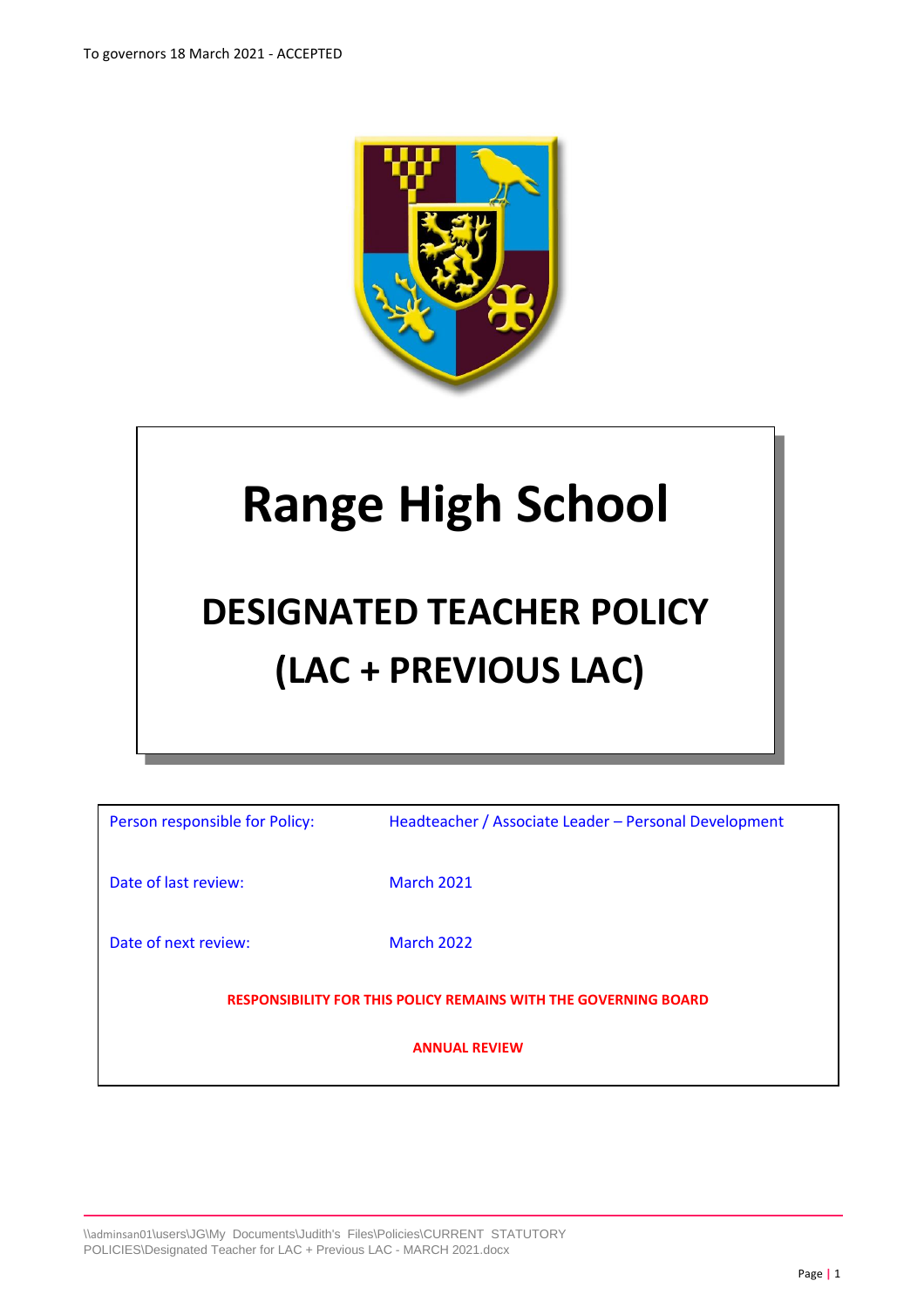## **Contents**

#### <span id="page-1-0"></span>**1. Aims**

The school aims to ensure that:

- A suitable member of staff is appointed as the designated teacher for looked-after and previously looked-after children
- The designated teacher promotes the educational achievement of looked-after and previously lookedafter children, and supports other staff members to do this too
- Staff, parents, carers and guardians are aware of the identity of the designated teacher, how to contact them and what they are responsible for

## <span id="page-1-1"></span>**2. Legislation and statutory guidance**

This policy is based on the Department for Education's [statutory guidance on the designated teacher for](https://www.gov.uk/government/publications/designated-teacher-for-looked-after-children)  [looked-after and previously looked-after children.](https://www.gov.uk/government/publications/designated-teacher-for-looked-after-children)

It also takes into account [section 2E](http://www.legislation.gov.uk/ukpga/2010/32/section/2E) of the Academies Act 2010.

This policy complies with our funding agreement and articles of association.

## <span id="page-1-2"></span>**3. Definitions**

**Looked-after children** are registered pupils that are:

- $\sum$  In the care of a local authority, or
- Provided with accommodation by a local authority in the exercise of its social services functions, for a continuous period of more than 24 hours

**Previously looked-after children** are registered pupils that fall into either of these categories:

 $\sum$  They were looked after by a local authority but ceased to be as a result of any of the following:

- $\circ$  A child arrangements order, which includes arrangements relating to who the child lives with and when they are to live with them
- o A special guardianship order
- o An adoption order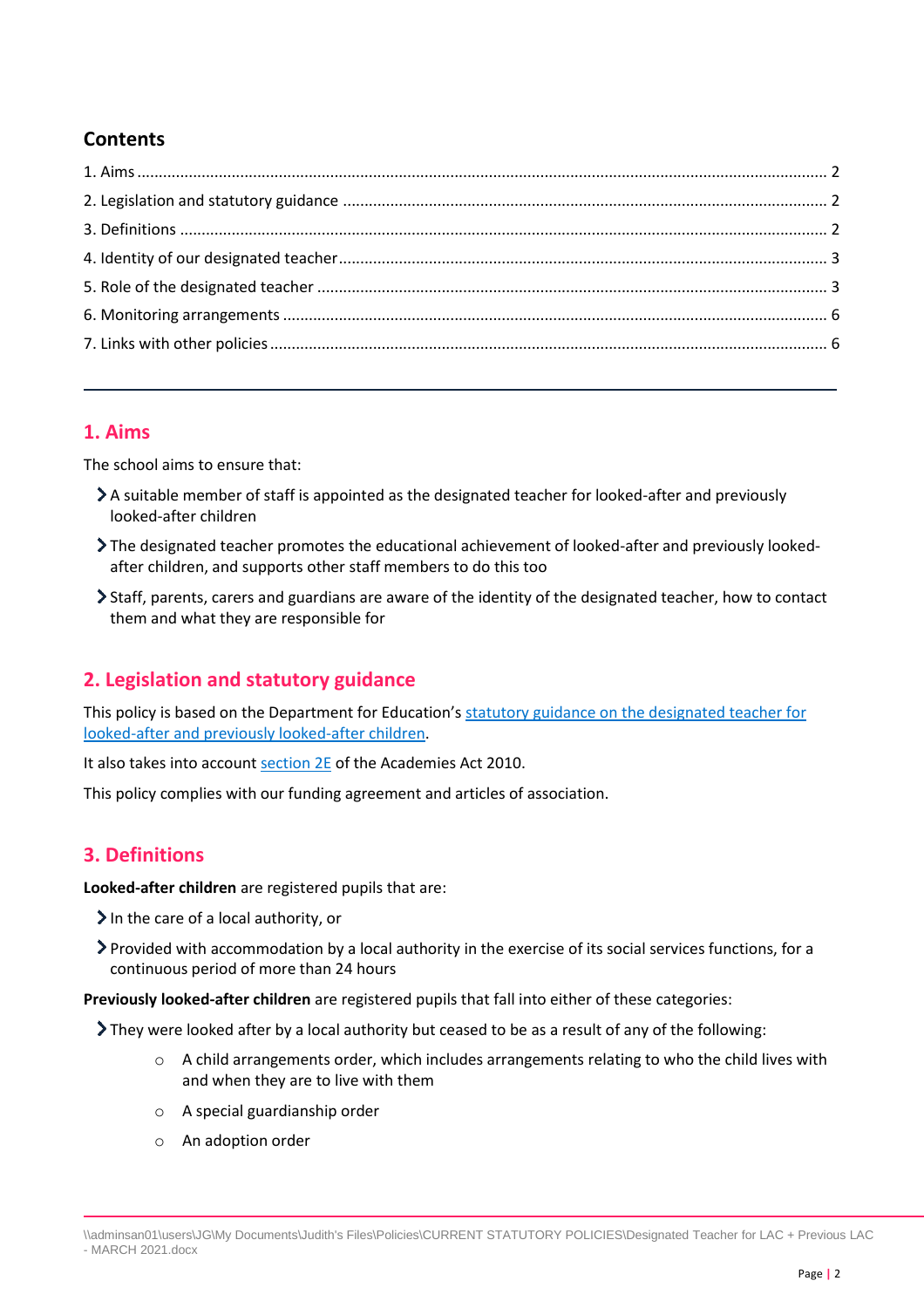> They appear to the governing board to have:

- o Been in state care in a place outside of England and Wales because they would not have otherwise been cared for adequately, and
- o Ceased to be in that state care as a result of being adopted

**Personal education plan (PEP)** is part of a looked-after child's care plan that is developed with the school. It forms a record of what needs to happen and who will make it happen to ensure the child reaches their full potential.

**Virtual school head (VSH)** is a local authority officer responsible for promoting the educational achievement of their authority's looked-after children, working across schools to monitor and support these pupils as if they were in a single school. The VSH is also responsible for providing information and advice to schools, parents and guardians in respect of previously looked-after children.

## <span id="page-2-0"></span>**4. Identity of our designated teacher**

Our designated teacher is David Cregeen.

You can contact him by telephoning School on 01704 879315 or emailing dc@range.sefton.sch.uk.

Our designated teacher takes lead responsibility for promoting the educational achievement of looked-after and previously looked-after children at our school. They are your initial point of contact for any of the matters set out in the section below.

Students receiving Pupil Premium Grant funding, which includes looked after children and those adopted from care, are closely monitored as a specific group within the school with the Deputy Head having overall responsibility for planning and implementing support utilising the grant that the school receives. A detailed PPG plan and impact evaluation are written and agreed annually by Governors and published on the school website.

## <span id="page-2-1"></span>**5. Role of the designated teacher**

#### **5.1 Leadership responsibilities**

The designated teacher will:

- Act as a central point of initial contact within the school for any matters involving looked-after and previously looked-after children
- Promote the educational achievement of every looked-after and previously looked-after child on roll by:
	- o Working with VSHs
	- $\circ$  Promoting a whole school culture where the needs of these pupils matter and are prioritised
- Take lead responsibility for ensuring school staff understand:
	- o The things which can affect how looked-after and previously looked-after children learn and achieve
	- o How the whole school supports the educational achievement of these pupils
- Contribute to the development and review of whole school policies to ensure they consider the needs of looked-after and previously looked-after children

<sup>\\</sup>adminsan01\users\JG\My Documents\Judith's Files\Policies\CURRENT STATUTORY POLICIES\Designated Teacher for LAC + Previous LAC - MARCH 2021.docx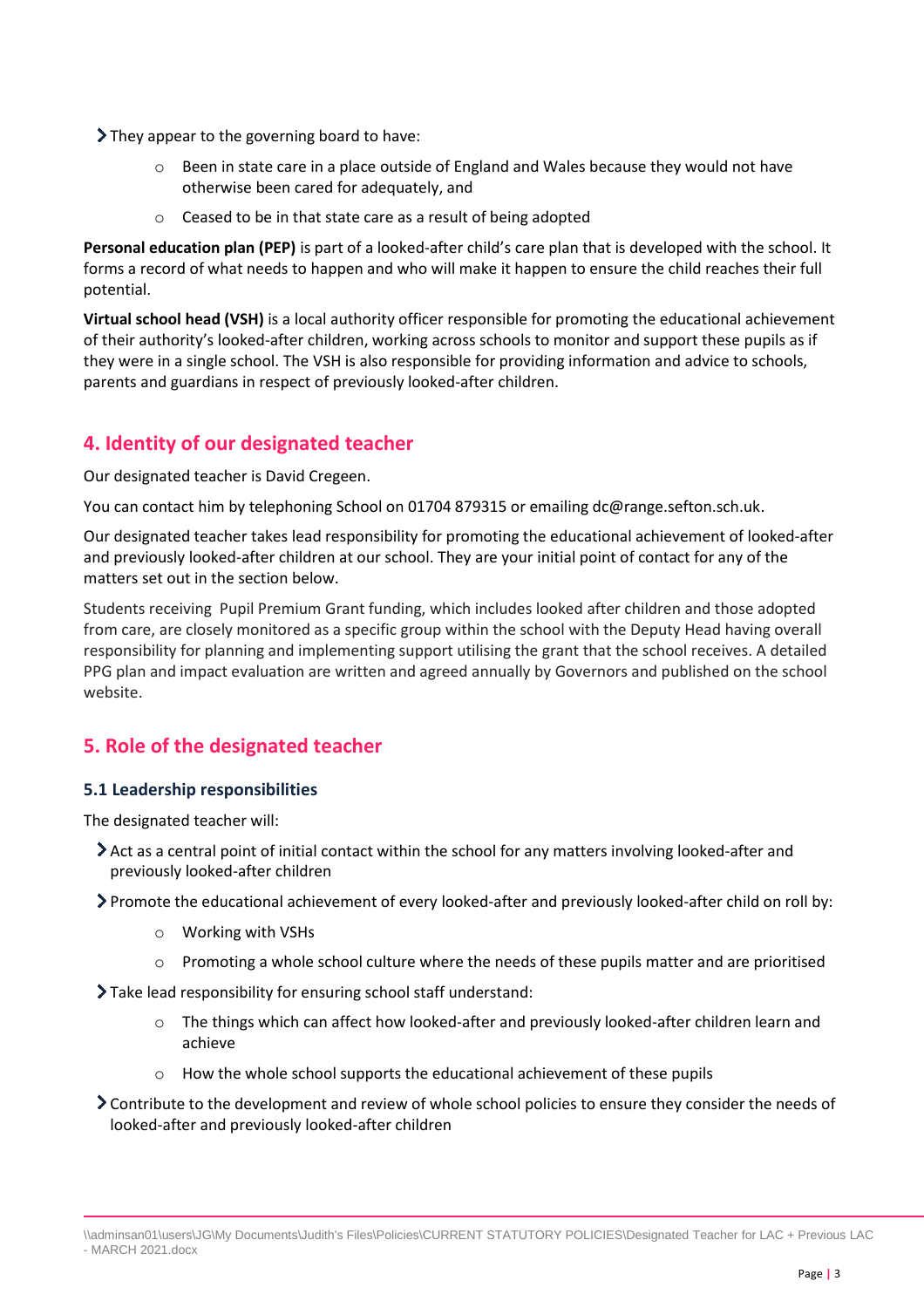- Promote a culture in which looked-after and previously looked-after children are encouraged and supported to engage with their education and other school activities
- Act as a source of advice for teachers about working with looked-after and previously looked-after children
- Work directly with looked-after and previously looked-after children and their carers, parents and guardians to promote good home-school links, support progress and encourage high aspirations
- Have lead responsibility for the development and implementation of looked-after children's PEPs
- Work closely with the school's designated safeguarding lead to ensure that any safeguarding concerns regarding looked-after and previously looked-after children are quickly and effectively responded to
- Involve parents and guardians of previously looked-after children in decisions affecting their child's education

#### **5.2 Supporting looked-after children**

The designated teacher will:

- Make sure looked-after children's PEPs meet their needs by working closely with other teachers to assess each child's specific educational needs
- Have overall responsibility for leading the process of target-setting in PEPs
- Monitor and track how looked-after children's attainment progresses under their PEPs
- $\triangleright$  If a child is not on track to meet their targets, be instrumental in agreeing the best way forward with them in order to make progress, and ensure that this is reflected in their PEP
- Ensure the identified actions of PEPs are put in place
- During the development and review of PEPs, help the school and relevant local authority decide what arrangements work best for pupils
- Ensure that:
	- $\circ$  A looked-after child's PEP is reviewed before the statutory review of their care plan this includes making sure the PEP is up to date and contains any new information since the last PEP review, including whether agreed provision is being delivered
	- $\circ$  PEPs are clear about what has or has not been taken forward, noting what resources may be required to further support the child and from where these may be sourced
	- o The updated PEP is passed to the child's social worker and VSH ahead of the statutory review of their care plan
- Transfer a looked-after child's PEP to their next school or college, making sure it is up to date and that the local authority responsible for looking after them has the most recent version

#### **5.3 Supporting both looked-after children and previously looked-after children**

The designated teacher will:

- Ensure the specific needs of looked-after and previously looked-after children are understood by staff and reflected in how the school uses pupil premium funding
- Work with VSHs to agree how pupil premium funding for looked-after children can most effectively be used to improve their attainment

<sup>\\</sup>adminsan01\users\JG\My Documents\Judith's Files\Policies\CURRENT STATUTORY POLICIES\Designated Teacher for LAC + Previous LAC - MARCH 2021.docx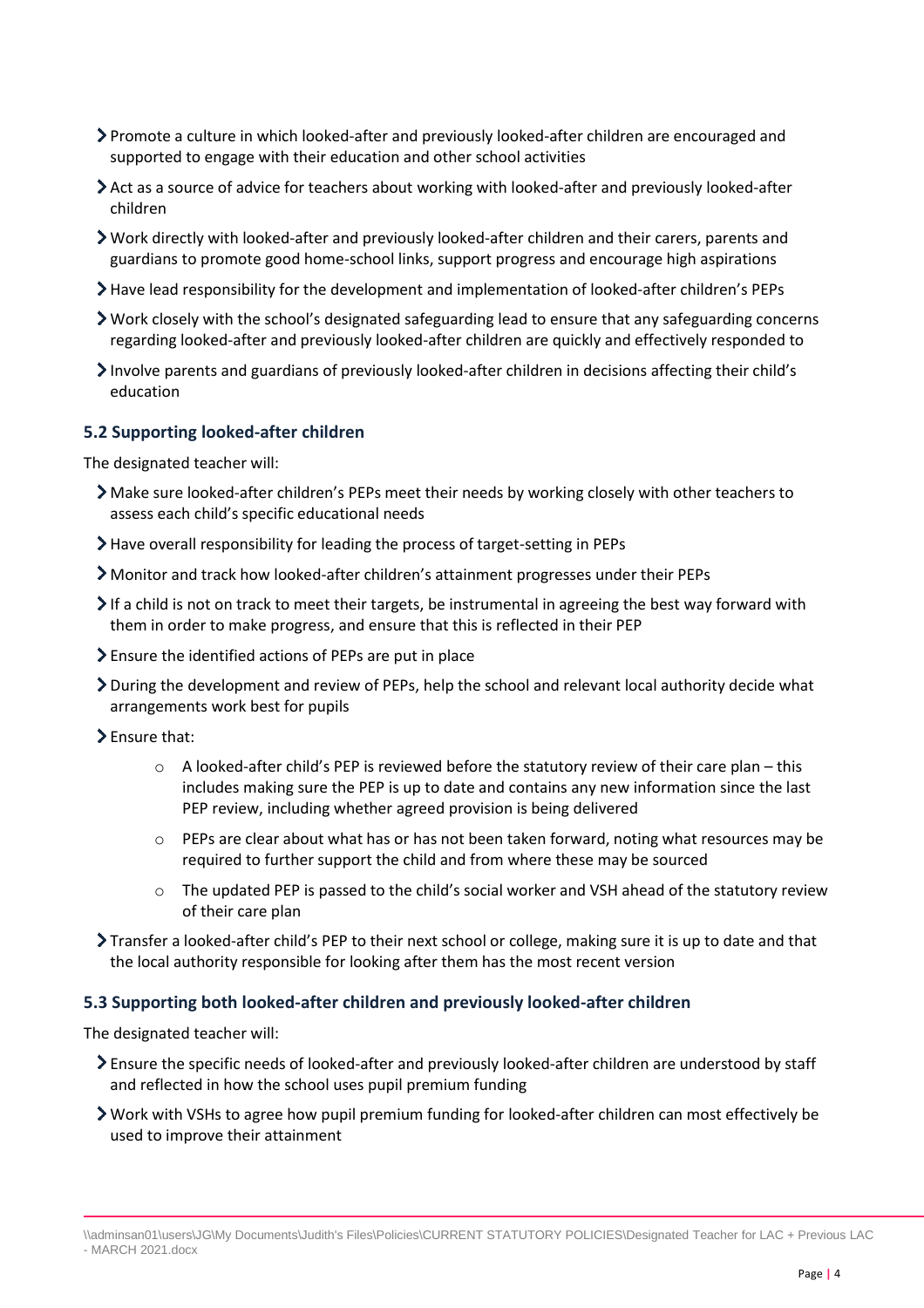- Help raise the awareness of parents and guardians of previously looked-after children about pupil premium funding and other support for these children
- Play a key part in decisions on how pupil premium funding is used to support previously looked-after children
- Encourage parents' and guardians' involvement in deciding how pupil premium funding is used to support their child, and be the main contact for queries about its use
- Ensure teachers have awareness and understanding of the specific needs of looked-after and previously looked-after children in areas like attendance, homework, behaviour and future career planning
- Be aware of the special educational needs (SEN) of looked-after and previously looked-after children, and make sure teachers also have awareness and understanding of this
- Ensure th[e SEND code of practice,](https://www.gov.uk/government/publications/send-code-of-practice-0-to-25) as it relates to looked-after children, is followed
- Make sure PEPs work in harmony with any education, health and care (EHC) plans that a looked-after child may have
- Ensure that, with the help of VSHs, they have the skills to identify signs of potential SEN issues in lookedafter and previously looked-after children, and know how to access further assessment and support where necessary
- Ensure that they and other staff can identify signs of potential mental health issues in looked-after and previously looked-after children and understand where the school can draw on specialist services
- Put in place robust arrangements to have strengths and difficulties questionnaires (SDQs) completed for looked-after children, and use the results of these SDQs to inform PEPs
- Put in place mechanisms for understanding the emotional and behavioural needs of previously lookedafter children

#### **5.4 Relationships beyond the school**

The designated teacher will:

- Proactively engage with social workers and other professionals to enable the school to respond effectively to the needs of looked-after and previously looked-after children
- Discuss with social workers how the school should engage with birth parents, and ensure the school is clear about who has parental responsibility and what information can be shared with whom
- Be open and accessible to parents and guardians of previously looked-after children and encourage them to be actively involved in their children's education
- Proactively build relationships with local authority professionals, such as VSHs and SEN departments
- Consider how the school works with others outside of the school to maximise the stability of education for looked-after children, such as:
	- o Finding ways of making sure the latest information about educational progress is available to contribute to the statutory review of care plans
	- $\circ$  Ensuring mechanisms are in place to inform VSHs when looked-after children are absent without authorisation and work with the responsible authority to take appropriate safeguarding action
	- o Talking to the child's social worker and/or other relevant parties in the local authority regarding any decisions about changes in care placements which will disrupt the child's

<sup>\\</sup>adminsan01\users\JG\My Documents\Judith's Files\Policies\CURRENT STATUTORY POLICIES\Designated Teacher for LAC + Previous LAC - MARCH 2021.docx